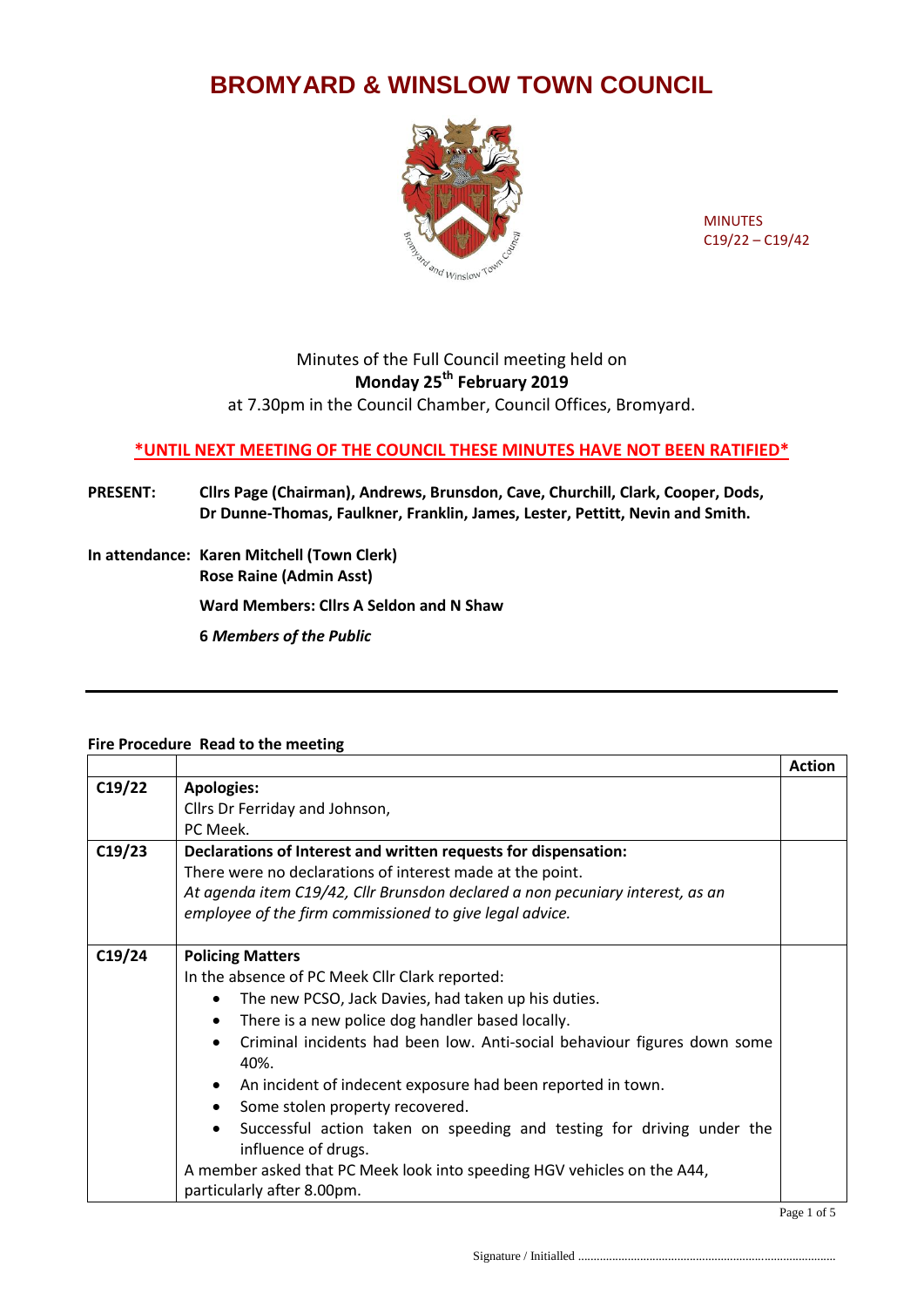| C19/25  | <b>Public Question Time</b>                                                                                                                                                                                                                                                                                                                                                                                                                                                                                                                                                                                                                                                                                                                                                                                                                                                                                                                                                                                                                                                                                                                                                                                                                                                                                                                       |           |
|---------|---------------------------------------------------------------------------------------------------------------------------------------------------------------------------------------------------------------------------------------------------------------------------------------------------------------------------------------------------------------------------------------------------------------------------------------------------------------------------------------------------------------------------------------------------------------------------------------------------------------------------------------------------------------------------------------------------------------------------------------------------------------------------------------------------------------------------------------------------------------------------------------------------------------------------------------------------------------------------------------------------------------------------------------------------------------------------------------------------------------------------------------------------------------------------------------------------------------------------------------------------------------------------------------------------------------------------------------------------|-----------|
|         | A local resident gave a critical assessment of the plan proposed by Herefordshire<br>Council to limit HGVs from certain roads in the town centre and to direct them onto<br>Sherford Street. Some years previously he had previously been a member of the<br>Traffic Management Working Group as a member of the public and queried why the<br>Group had been wound up without informing him. He was further concerned that<br>when the group had been reconstituted he had not been informed. The Chairman<br>apologised for this oversight and asked that the Chairman of the Traffic<br>Management Working Group contact him to discuss the issue further. An invitation<br>would be issued for the next working party meeting. Cllr Seldon informed the<br>meeting that Herefordshire Council planned a further short consultation to<br>commence in February prior to the formal adoption of the proposals.<br>A local businessman asked that the Town Council support the idea that the Hop Pole<br>be used as a community 'hub' and support attempts to establish a working group to<br>that end. A local resident supported this proposal and suggested a comprehensive<br>plan for the long term development of Bromyard was called for. The Chairman<br>explained the Town Council had very limited powers with regard to the Hop Pole. | <b>FC</b> |
| C19/26  | <b>Chairman's Report</b>                                                                                                                                                                                                                                                                                                                                                                                                                                                                                                                                                                                                                                                                                                                                                                                                                                                                                                                                                                                                                                                                                                                                                                                                                                                                                                                          |           |
|         | Mayoral Duties - Quiz Night held 17 <sup>th</sup> Feb - thanks to Cllr Dr Dunne Thomas.                                                                                                                                                                                                                                                                                                                                                                                                                                                                                                                                                                                                                                                                                                                                                                                                                                                                                                                                                                                                                                                                                                                                                                                                                                                           |           |
|         | Mayors Meeting $-25^{th}$ Feb<br>o future of Market Towns Forum in doubt.                                                                                                                                                                                                                                                                                                                                                                                                                                                                                                                                                                                                                                                                                                                                                                                                                                                                                                                                                                                                                                                                                                                                                                                                                                                                         |           |
|         | $\circ$ Community Champions - a local nominee.                                                                                                                                                                                                                                                                                                                                                                                                                                                                                                                                                                                                                                                                                                                                                                                                                                                                                                                                                                                                                                                                                                                                                                                                                                                                                                    |           |
|         | Planning Application 190111 Flaggoners Green had been delayed by two                                                                                                                                                                                                                                                                                                                                                                                                                                                                                                                                                                                                                                                                                                                                                                                                                                                                                                                                                                                                                                                                                                                                                                                                                                                                              |           |
|         | months.                                                                                                                                                                                                                                                                                                                                                                                                                                                                                                                                                                                                                                                                                                                                                                                                                                                                                                                                                                                                                                                                                                                                                                                                                                                                                                                                           |           |
| C19/27  | <b>Town Clerk's Report</b>                                                                                                                                                                                                                                                                                                                                                                                                                                                                                                                                                                                                                                                                                                                                                                                                                                                                                                                                                                                                                                                                                                                                                                                                                                                                                                                        |           |
|         | The Town Clerk circulated her monthly report. In addition:                                                                                                                                                                                                                                                                                                                                                                                                                                                                                                                                                                                                                                                                                                                                                                                                                                                                                                                                                                                                                                                                                                                                                                                                                                                                                        |           |
|         | Herefordshire Council funding opportunity for green spaces to be dealt with                                                                                                                                                                                                                                                                                                                                                                                                                                                                                                                                                                                                                                                                                                                                                                                                                                                                                                                                                                                                                                                                                                                                                                                                                                                                       |           |
|         | after the forthcoming election.<br>Thanked Cllr T Smith & Ward Cllr Shaw for efforts in arranging a meeting                                                                                                                                                                                                                                                                                                                                                                                                                                                                                                                                                                                                                                                                                                                                                                                                                                                                                                                                                                                                                                                                                                                                                                                                                                       |           |
|         | with BBLP on responsibility for cutting grass on by pass.                                                                                                                                                                                                                                                                                                                                                                                                                                                                                                                                                                                                                                                                                                                                                                                                                                                                                                                                                                                                                                                                                                                                                                                                                                                                                         |           |
| C19/27A | IT WAS RESOLVED that in view of time constraints:                                                                                                                                                                                                                                                                                                                                                                                                                                                                                                                                                                                                                                                                                                                                                                                                                                                                                                                                                                                                                                                                                                                                                                                                                                                                                                 |           |
|         | Item C19/28 Tenbury Road Public Toilets (Electricity Charges) be referred to<br>the Finance & properties Committee in March 2019.                                                                                                                                                                                                                                                                                                                                                                                                                                                                                                                                                                                                                                                                                                                                                                                                                                                                                                                                                                                                                                                                                                                                                                                                                 |           |
|         | Item C19/35 Events – deferred until meeting of Full Council on 25 <sup>th</sup> March                                                                                                                                                                                                                                                                                                                                                                                                                                                                                                                                                                                                                                                                                                                                                                                                                                                                                                                                                                                                                                                                                                                                                                                                                                                             |           |
|         | 2019.                                                                                                                                                                                                                                                                                                                                                                                                                                                                                                                                                                                                                                                                                                                                                                                                                                                                                                                                                                                                                                                                                                                                                                                                                                                                                                                                             |           |
|         | Item 19/37 - Report of Outside Bodies - deferred until meeting of Full<br>Council on 25 <sup>th</sup> March 2019.                                                                                                                                                                                                                                                                                                                                                                                                                                                                                                                                                                                                                                                                                                                                                                                                                                                                                                                                                                                                                                                                                                                                                                                                                                 |           |
|         |                                                                                                                                                                                                                                                                                                                                                                                                                                                                                                                                                                                                                                                                                                                                                                                                                                                                                                                                                                                                                                                                                                                                                                                                                                                                                                                                                   |           |
| C19/28  | <b>Tenbury Road Public Toilets</b>                                                                                                                                                                                                                                                                                                                                                                                                                                                                                                                                                                                                                                                                                                                                                                                                                                                                                                                                                                                                                                                                                                                                                                                                                                                                                                                |           |
|         | Herefordshire Council had informed the Town Clerk that the electricity meter for the<br>public toilets was not transferred into Bromyard and Winslow Town Council's name                                                                                                                                                                                                                                                                                                                                                                                                                                                                                                                                                                                                                                                                                                                                                                                                                                                                                                                                                                                                                                                                                                                                                                          |           |
|         | when the sale took place on the 31 <sup>st</sup> March 2016. As a result, Herefordshire Council                                                                                                                                                                                                                                                                                                                                                                                                                                                                                                                                                                                                                                                                                                                                                                                                                                                                                                                                                                                                                                                                                                                                                                                                                                                   |           |
|         | had continued to pay the bills and was now looking to recover expenditure of                                                                                                                                                                                                                                                                                                                                                                                                                                                                                                                                                                                                                                                                                                                                                                                                                                                                                                                                                                                                                                                                                                                                                                                                                                                                      |           |
|         | £2911.08 for the period 1 <sup>st</sup> April 2016 to 31 <sup>st</sup> December 2018.                                                                                                                                                                                                                                                                                                                                                                                                                                                                                                                                                                                                                                                                                                                                                                                                                                                                                                                                                                                                                                                                                                                                                                                                                                                             |           |
|         | Item C19/28 Tenbury Road Public Toilets (Electricity Charges) be dealt with by                                                                                                                                                                                                                                                                                                                                                                                                                                                                                                                                                                                                                                                                                                                                                                                                                                                                                                                                                                                                                                                                                                                                                                                                                                                                    |           |
|         | Finance & properties Committee in March 2019. (C19/27A refers)                                                                                                                                                                                                                                                                                                                                                                                                                                                                                                                                                                                                                                                                                                                                                                                                                                                                                                                                                                                                                                                                                                                                                                                                                                                                                    |           |
| C19/29  | Bromyard Speed Festival - 7 <sup>th</sup> April 2019                                                                                                                                                                                                                                                                                                                                                                                                                                                                                                                                                                                                                                                                                                                                                                                                                                                                                                                                                                                                                                                                                                                                                                                                                                                                                              |           |
|         | The Town Clerk gave a progress report on carriageway repairs; costs were                                                                                                                                                                                                                                                                                                                                                                                                                                                                                                                                                                                                                                                                                                                                                                                                                                                                                                                                                                                                                                                                                                                                                                                                                                                                          |           |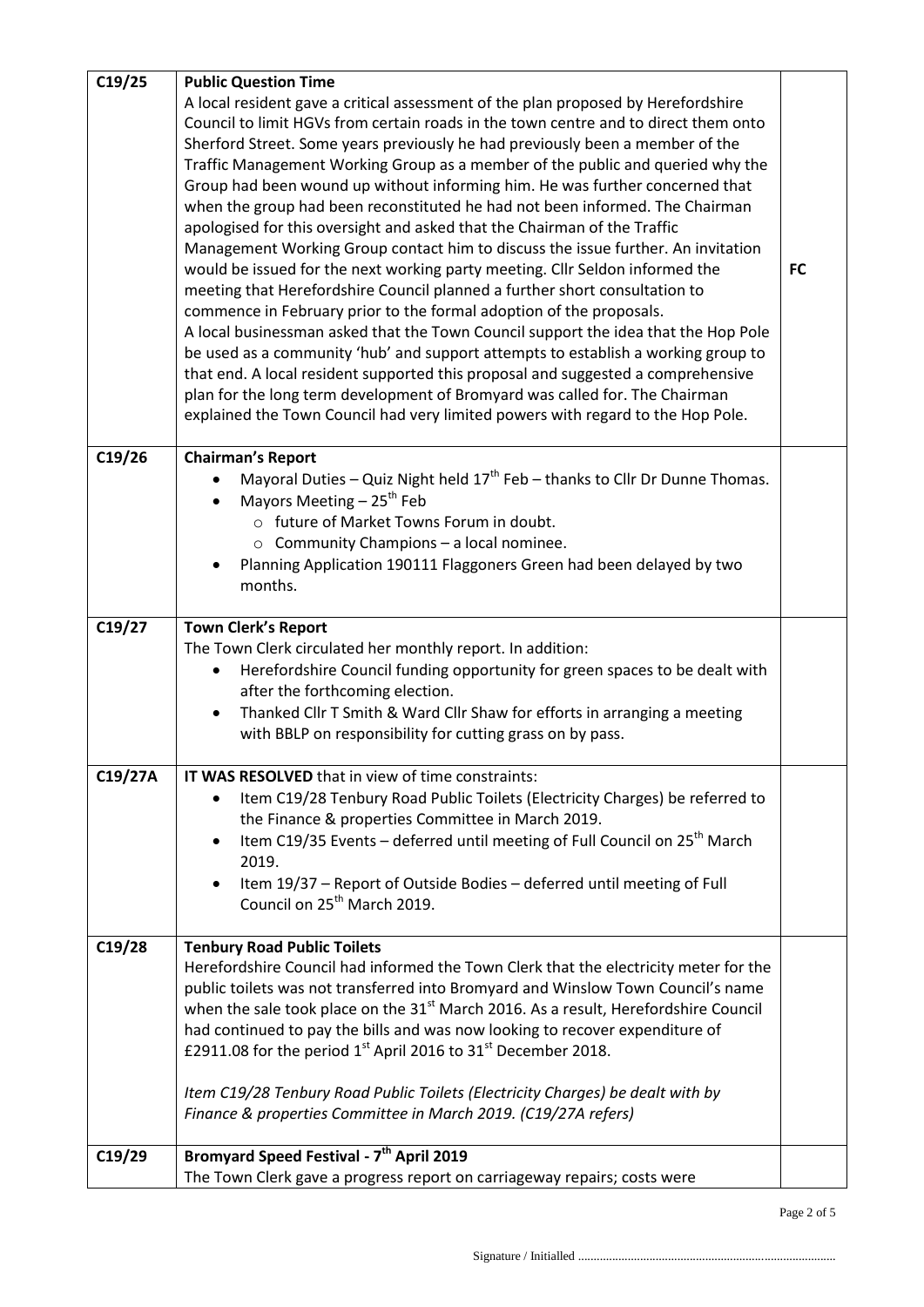|        | unavailable at the present time. Members were concerned that communications<br>with the Speed Festival organisers should be maintained. Joy Hoyle from the<br>Bromyard Speed Festival committee expressed thanks for the Town Council's input.<br>IT WAS RESOLVED that Cllrs Andrews, Clark and Churchill liaise with the BSF<br>organisers and report back as appropriate.                                                                                                                                                                                                                                                                                                                                                                                                                                                                                                                                                                                                              |  |
|--------|------------------------------------------------------------------------------------------------------------------------------------------------------------------------------------------------------------------------------------------------------------------------------------------------------------------------------------------------------------------------------------------------------------------------------------------------------------------------------------------------------------------------------------------------------------------------------------------------------------------------------------------------------------------------------------------------------------------------------------------------------------------------------------------------------------------------------------------------------------------------------------------------------------------------------------------------------------------------------------------|--|
| C19/30 | <b>Ward Members reports</b><br>Cllr A Seldon reported<br>He had met with BBLP about HGV's, weight restrictions and the<br>consultations about plans to limit HGV's to certain roads.<br>He was in discussions with Nunwell Surgery regarding the pressures the<br>proposed new housing would place on the surgery. A representative of the<br>surgery to attend the April meeting of Full Council<br>Cllr N Shaw<br>Commented on the Herefordshire Council overspend at the end of<br>December 2018, this was very much reduced on the figure in December<br>2017.<br>The funding rate for rural care providers had been increased by 20% this<br>would have a significant enhancing impact on rural provision.<br>Bin Collection dates and times subject to change $w/c$ 18 <sup>th</sup> March 2019.<br>A member complained about lack of action over Section 106 payments.<br>Section 106 to be discussed at the Finance & Properties Committee meeting<br>of 11 <sup>th</sup> March. |  |
| C19/31 | To resolve to exclude members of the public and press<br>Members gave consideration to which, if any, items were to be dealt with after the<br>public (including the press) had been excluded as publicity would prejudice the<br>public interest by reason of the confidential nature of the business to be<br>transacted.<br>IT WAS RESOLVED that Items C19/40, C19/41 and C19/42 be discussed in Closed<br>Session as publicity would prejudice the public interest by reason of the<br>Confidential nature of the business to be transacted.                                                                                                                                                                                                                                                                                                                                                                                                                                         |  |
| C19/32 | The Minutes of the meeting held on Monday $28th$ January 2019.<br>IT WAS RESOLVED to receive, approve and sign the Minutes of the Meeting of<br>Council held on Monday 28 <sup>th</sup> January 2019 as a true record. The minutes were duly<br>signed by the Chairman.                                                                                                                                                                                                                                                                                                                                                                                                                                                                                                                                                                                                                                                                                                                  |  |
| C19/33 | <b>Committees and Working Parties</b><br>IT WAS RESOLVED To receive reports of Town Council Committees as per<br><b>UNRATIFIED Minutes</b><br>Staffing Committee - 24 <sup>th</sup> January 2019 - Cllr Brunsdon<br>1)<br>Planning & Econ Development Committee - 4 <sup>th</sup> February 2019 - Cllr Page<br>2)<br>Finance & Properties Committee $-11^{th}$ February 2019 - Cllr Franklin<br>3)                                                                                                                                                                                                                                                                                                                                                                                                                                                                                                                                                                                       |  |
| C19/34 | Full Term Elections - Thursday 2 <sup>nd</sup> May 2019<br>The Town Council had been asked to consider if it wished Herefordshire Council<br>1)<br>to issue separate parish council poll cards in the event of a contested election<br>in the East and West wards. Members were confident that the Herefordshire<br>Council wards of Bromyard Bringsty and Bromyard West would be subject to a<br>contested election. In which case the poll cards issued by Herefordshire Council<br>would also refer to any possible Town Council election.                                                                                                                                                                                                                                                                                                                                                                                                                                            |  |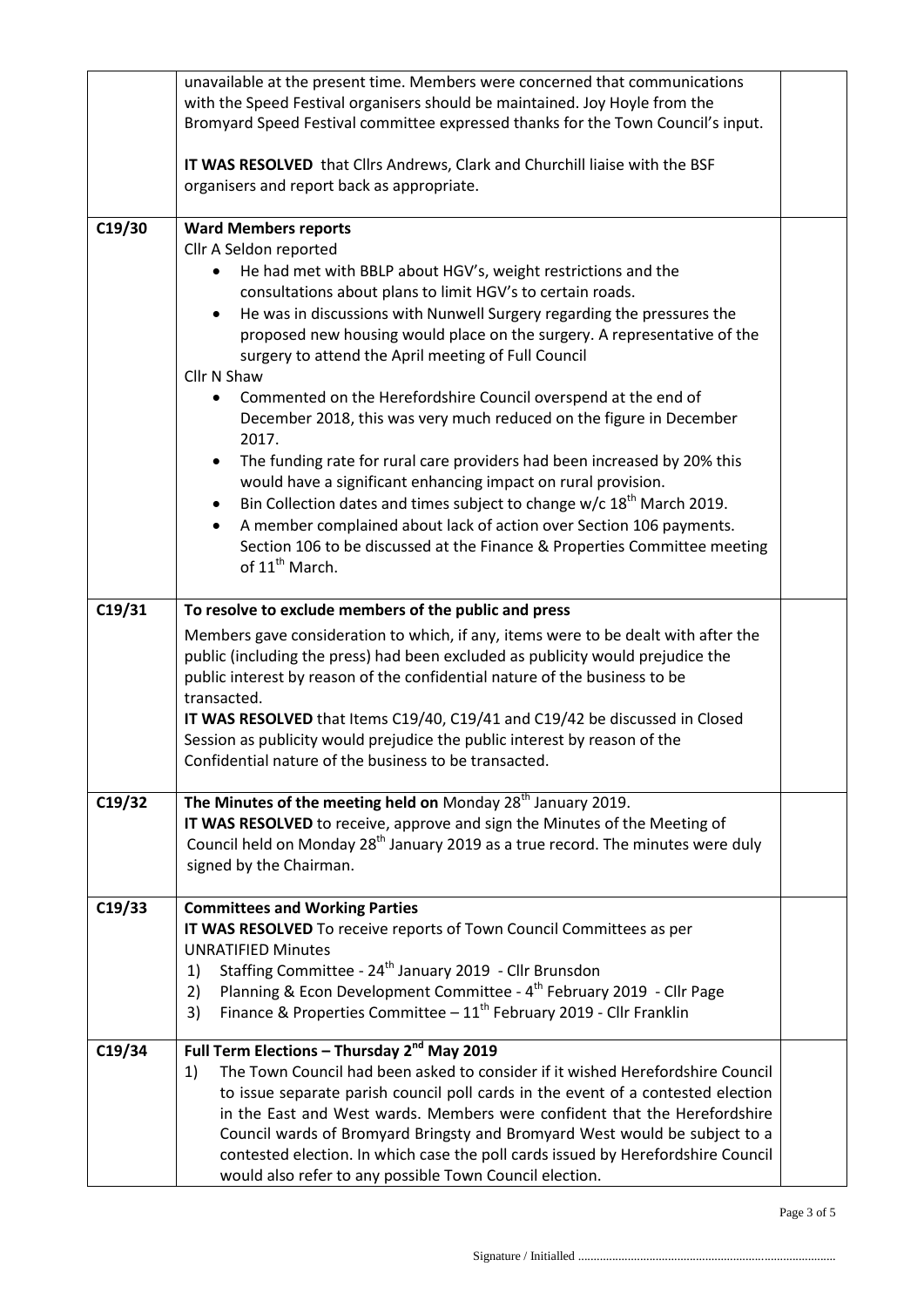|        | IT WAS RESOLVED that separate parish poll cards are not requested.                                                                                                                                                                                                                                   |  |
|--------|------------------------------------------------------------------------------------------------------------------------------------------------------------------------------------------------------------------------------------------------------------------------------------------------------|--|
|        | Members were advised that a Candidates Briefing session would be held in the<br>2)<br>Town Hall, Hereford at 6pm on Thursday 7 <sup>th</sup> March. The elections team would<br>talk about the elections process and assist with any queries.                                                        |  |
|        | It was noted that completed nominations papers must be hand delivered to the<br>elections office in Hereford by 4pm on Wednesday 3 <sup>rd</sup> April 2019.<br>Further details on the upcoming elections were available at the following link<br>https://www.herefordshire.gov.uk/upcomingelections |  |
|        | Noted.                                                                                                                                                                                                                                                                                               |  |
|        |                                                                                                                                                                                                                                                                                                      |  |
| C19/35 | <b>Events</b><br>At the Full Council meeting held on 28 <sup>th</sup> January, the Council agreed to allocate<br>funds for the following events:<br>• 75 <sup>th</sup> Anniversary of D-Day and the Battle of Normandy (6 <sup>th</sup> June 2019) - £400<br>(Minute C19/15 refers)                  |  |
|        | Armed Forces Day, (29 <sup>th</sup> June, 2019) - £150 (Minutes C19/16 refers)                                                                                                                                                                                                                       |  |
|        | Item C19/35 Events – deferred until meeting of Full Council on $25th$ March 2019.<br>$(C19/27A$ refers)                                                                                                                                                                                              |  |
| C19/36 | <b>Hop Pole</b><br>Members expressed concerns relating to the state and safety of the Hop Pole in the<br>Square.                                                                                                                                                                                     |  |
|        | IT WAS RESOLVED that Cllr Pettitt represent the Town Council on any community<br>led working group set up to look at the future of the Hop Pole.                                                                                                                                                     |  |
| C19/37 | <b>Reports of Outside Bodies:</b><br>Item 19/37 – Report of Outside Bodies – deferred until meeting of Full Council on $25^{th}$<br>March 2019. (C19/27A refers)                                                                                                                                     |  |
| C19/38 | Correspondence                                                                                                                                                                                                                                                                                       |  |
|        | <b>HALC Information Corner</b> - detailed recommendations from The Committee on                                                                                                                                                                                                                      |  |
|        | Standards in Public Life for changes to be made on ethical standards in local                                                                                                                                                                                                                        |  |
|        | government. https://www.gov.uk/government/organisations/the-committee-on-                                                                                                                                                                                                                            |  |
|        | standards-in-public-life                                                                                                                                                                                                                                                                             |  |
|        |                                                                                                                                                                                                                                                                                                      |  |
| C19/39 | <b>Noted</b>                                                                                                                                                                                                                                                                                         |  |
|        | <b>Date of Next Meeting</b><br>The next meeting of the Council is scheduled to be held on Monday 25 <sup>th</sup> March                                                                                                                                                                              |  |
|        | 2019.                                                                                                                                                                                                                                                                                                |  |
|        | C19/31 Refers                                                                                                                                                                                                                                                                                        |  |
|        | <b>Private and Confidential</b>                                                                                                                                                                                                                                                                      |  |
|        | Pursuant to section 1 (2) of the Public Bodies (admission to Meetings) Act 1960<br>C19/31 IT WAS RESOLVED                                                                                                                                                                                            |  |
|        | that because of the confidential nature of the business to be transacted the<br>$\bullet$<br>public and the press leave the meeting during consideration of Items<br>C19/40, C19/41 and C19/42.                                                                                                      |  |
|        | That items C19/40 to C19/42 be considered in reverse order.<br>$\bullet$                                                                                                                                                                                                                             |  |